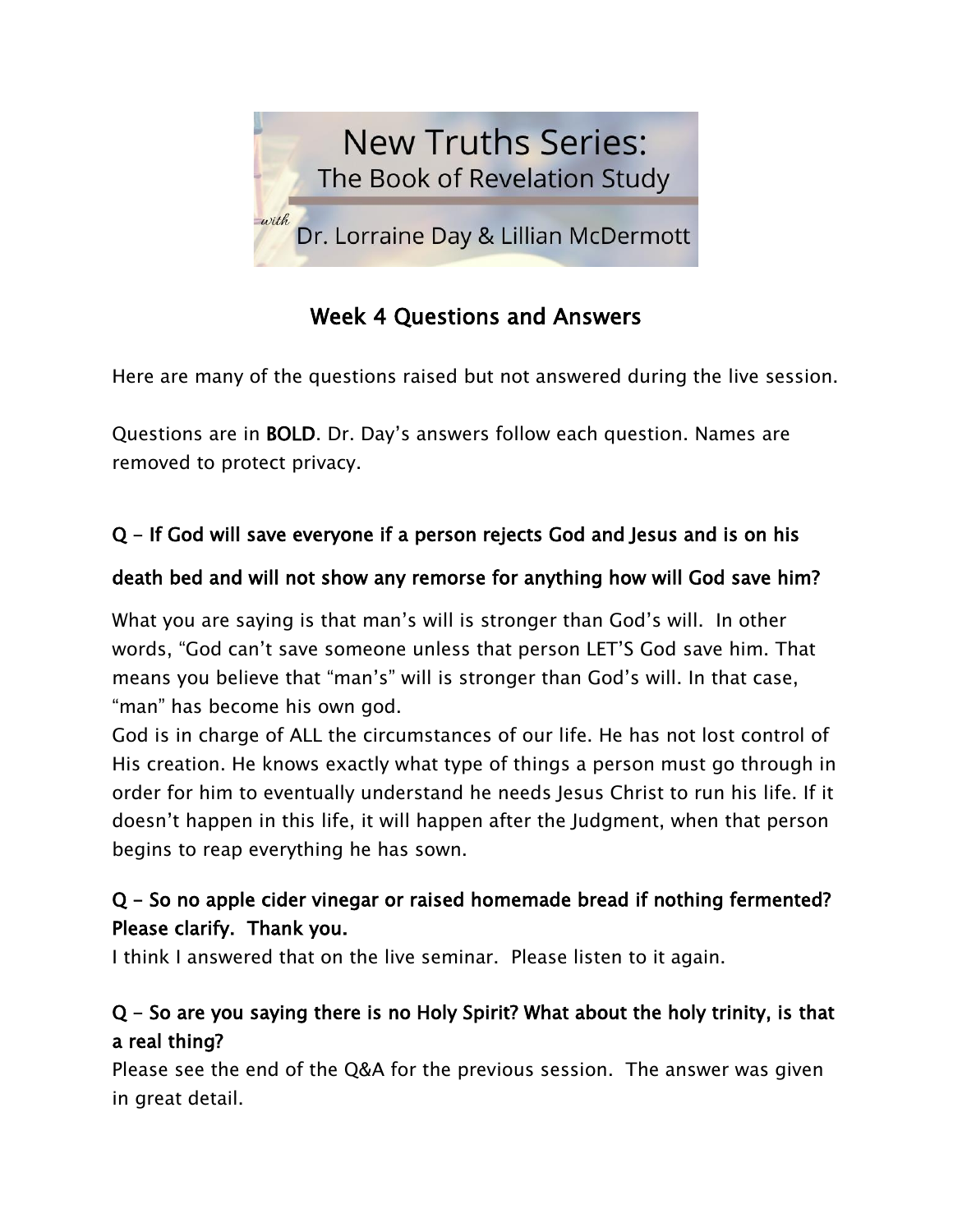#### Q - God will tell everyone where to go and how to get there?

Could you please make your question more specific? I'm not sure what you are asking.

#### Q - What verse of the Bible that Jesus is Michael as Angel?

Answer: Jude 1:9

Q - 1Thessalonians 2:15 Who both killed the Lord Jesus, and their own prophets, and have persecuted us; and they please not God, and are contrary to all men. Who are the Jews he is talking about? I thought the word Jew was those who worshipped Jesus from Judea?

Please listen again to the video of the seminar and hear my explanation.

### Q - If Satan knows his time is short and he knows that God wins. Why is doing all this when he already knows the outcome will be his downfall?

He knows his time is short, but I never said Satan knows that God wins. Satan thinks HE is going to win.

#### Q - Why do our pets suffer with pain and illness? Does Satan have power of our pets?

When Adam and Eve sinned, everything in the world began to die, including animals.

#### Q- In Luke 21:25-26 it says "And there will be signs in the heavens, in the sun, moon and stars." What are the actual signs?

We have already discussed some of those in the previous seminars. Please rewatch those videos, or read your previous handouts. And we will be discussing more in the seminars to come.

#### Q - So when Jesus made the wine to water its not a fermented wine?

Correct. It was not fermented wine.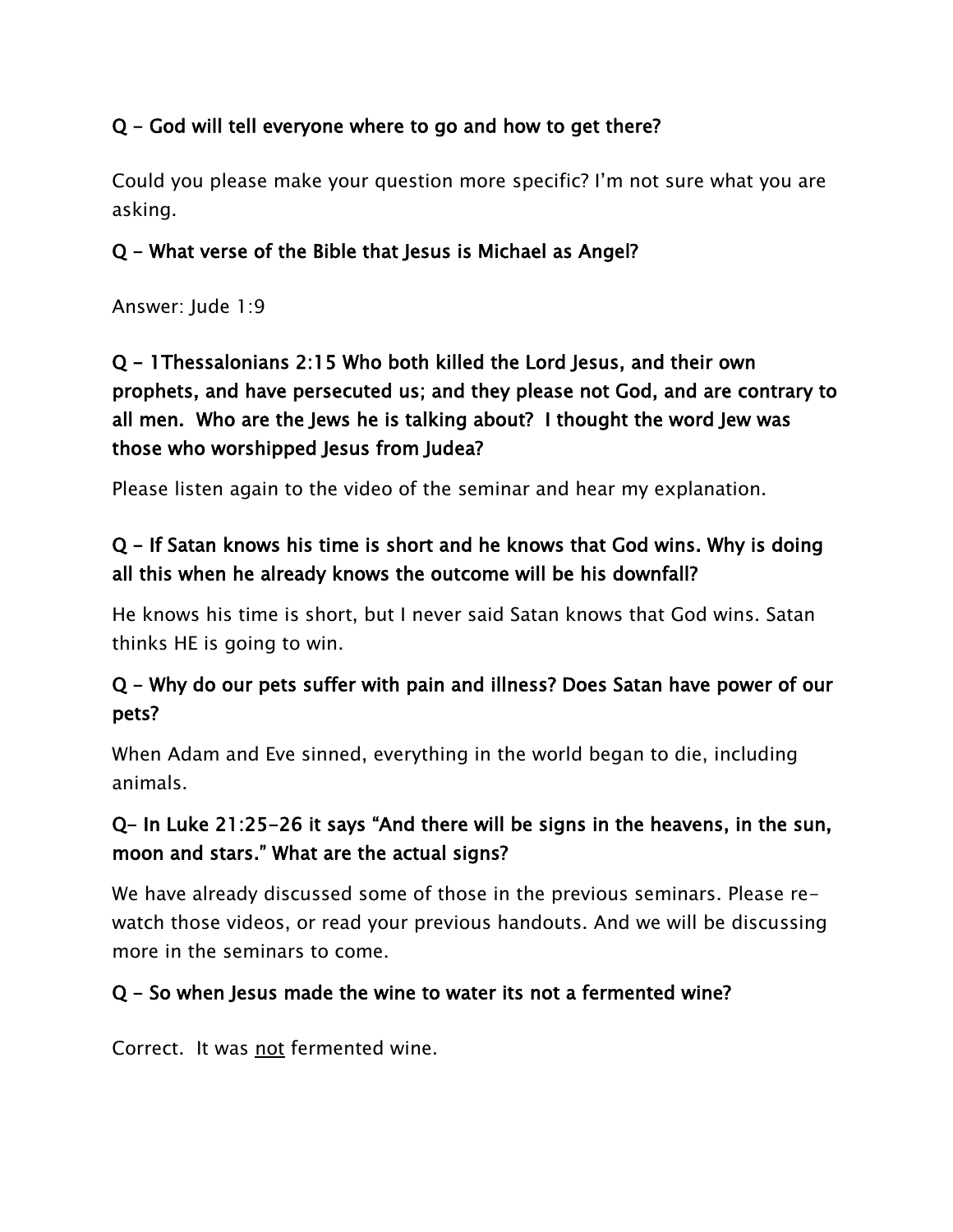### Q - Drugs that the doctor gives you for pain. If it takes your pain away and doesn't alter your brain, can you take them or is it a sin?

The real question is, what caused your pain in the first place? Did you get run over by a truck, or are you having a headache because you didn't get enough sleep, or drink enough water, or you ate too much sugar, etc.

#### Q - All drugs even antibiotics?

Especially antibiotics. Antibiotics wipe out all the good bacteria in your colon which is 33% of your immune system.

#### Q - Why do you say Catholics, Jews, Freemasons etc are ALL 666?

They worship "man" and not God.

### Q - Are drugs used for pain relief acceptable? Everyone seeks to eliminate all and any pain these days. How should we deal with pain in a way that doesn't harm the body?

Live, think, act, eat, and handle stress God's way. I discuss that in great detail in my health materials at www.drday.com

#### Q- Will books about the Bible be banned too?

Probably.

### Q - TPP is the same as USMCA. Is USMCA how the US, Mexico and Canada will be combined?

Yes, that is one of the ways. There have already been other agreements between the 3 countries, as well.

### Q - Is there any way we can stop this? If we pray, live right, repent, will we not have to go through the famine, plagues, etc?

If you are asking is there any way we can stop the Communist takeover, then the answer is, "No." But the Bible says that if we are searching for the Lord with all our heart and studying His word and living His way, He will make sure that during any famine, we will have food. Also, we will learn in Revelation, Chapter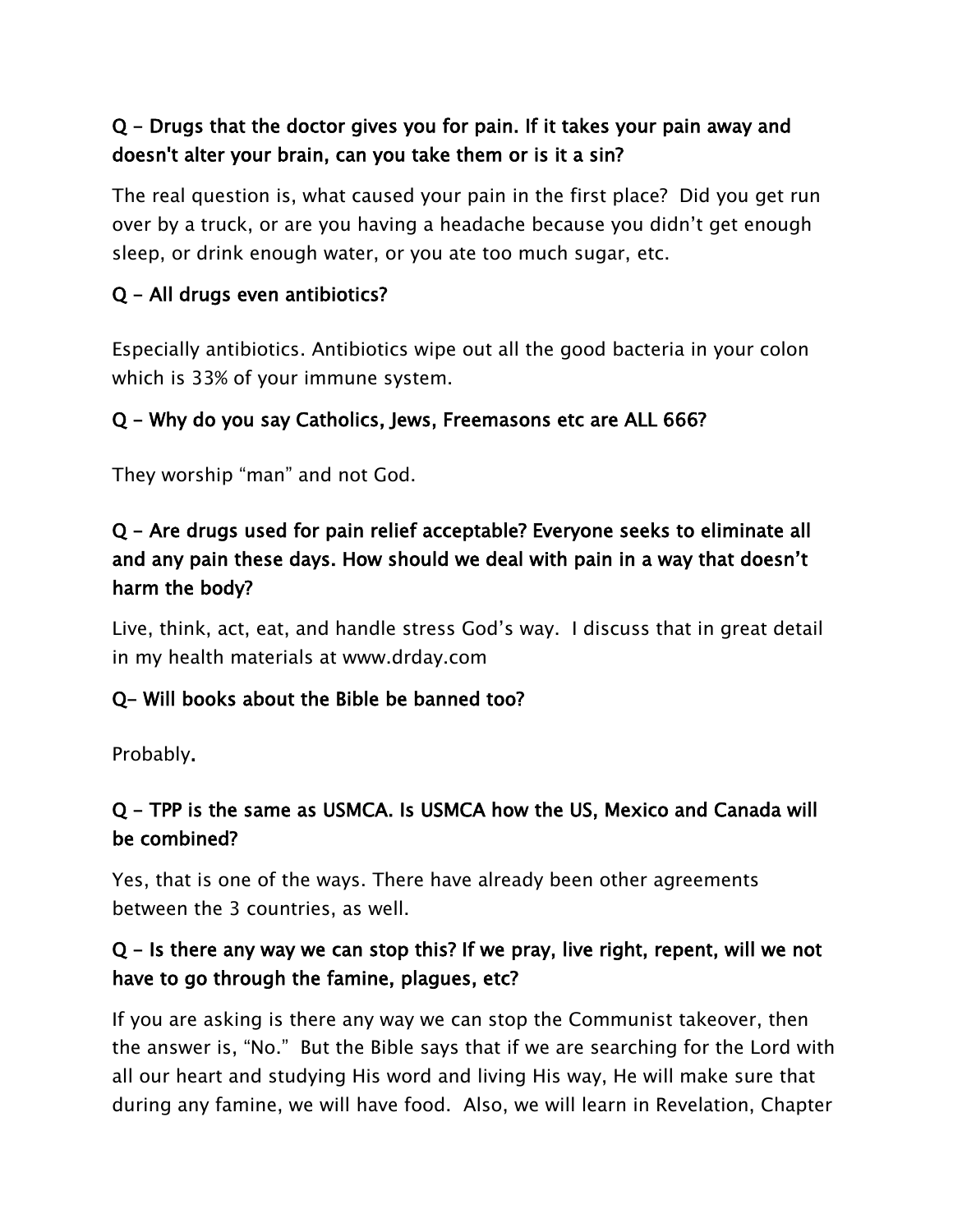16 that those who have NOT taken the Mark of the Beast, will NOT be subjected to at least the first plague, and possibly the other 6 last plagues. In Israel of the Old Testament, when God brought the Ten Plagues on Egypt, none of the Israelites were affected.

## Q - Last week Dr. Day mentioned to study about nature and edible plants. Is it true that ALL grass is edible?

I don't know if ALL grass is edible. Certainly, a lot of it is.

### The following questions and answers were added after the original version of Q&A were uploaded on the website for review.

## Q - Will Dr. Day get into discussing the role of modern-day Israel and Bible prophecy?

Modern-day Israel, as a specific, nation had nothing to do with Bible prophecy, except as it relates to the Jewish Illuminati run by the Rothschilds, of which Netanyahu is one of the Rothschilds' puppets, and the area of Palestine, will be expanded to a much larger area, as I mentioned.

## Q - Since they aren't the true Jews/Israelites, how did Christians get duped into this?

Christians are duped about just about everything because they haven't been studying their Bibles and searching for the Lord with all their heart. Virtually every doctrine that is taught in the churches is NOT biblical, as I discuss in great detail in my book, "Who Rewrote the Bible?"

## Q - How is this truth being spread and is it effective?

Again, if you read the Bible, it says that very few will know the truth at the time of Jesus' Second Coming, in large part because people are NOT studying their Bible.

### Q - Why don't many pastors and Christians know this truth?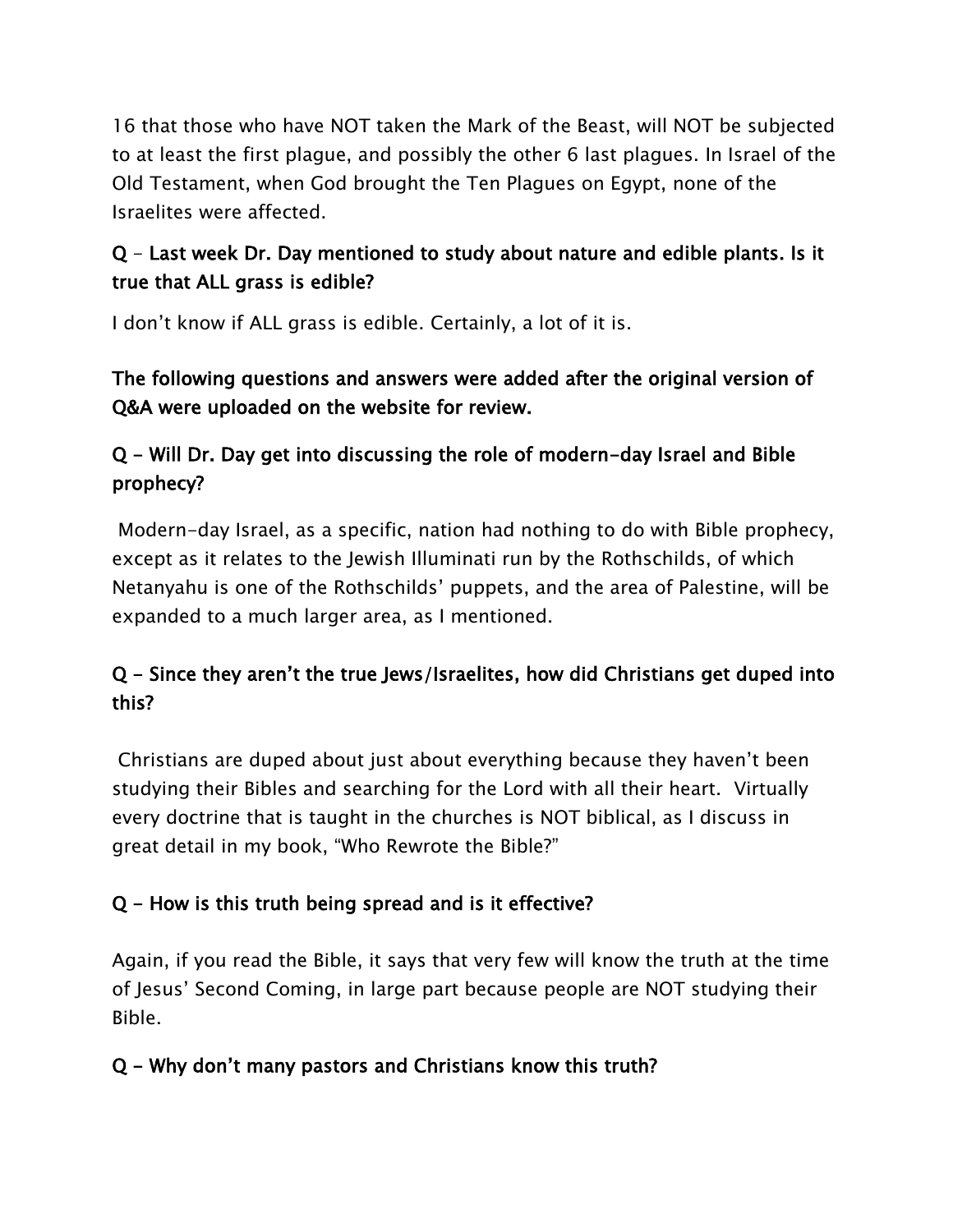Same answer as above.

### Q - Does Israel have a role in the communism that is being pushed in America?

Communism is Jewish. It comes right out of the Jewish Babylonian Talmud their "holiest" book.

### Q - Does the scenario that Dr. Day mentioned where dark days and times ahead involve the believers?

Yes.

## Q - There is some conflicting information that I'd like to address: When Jesus returns, He said people will be doing all the same things as in the days of Noah.

Eating and drinking and marrying and giving in marriage. That means there will be some semblance of life. That also is happening in Communist countries right now - people are eating and drinking and marrying and giving in marriage, even though the millions of Muslims in China are in concentration camps.

## Q - This seems to conflict with the communistic, vaccine agenda that will wage war on humanity.

You need to read the history of the Jewish Communist Bolshevik Revolution. There was a veneer of somewhat normalcy on the surface, but people were being kidnapped and taken away in the middle of the night, never to be seen again.

## Q - How could people be laughing and being caught up in the world?

Where does it say, "people will be laughing"? People ARE "caught up in the world" with every kind of distraction possible: video games, pornography, television, Net Flix, Facebook, Instagram, and dozens of other distractions. That will still be going on while the vaccinations are being delivered. And when people die from the vaccinations, the authorities will blame it on that pesky Second episode of Covid-19.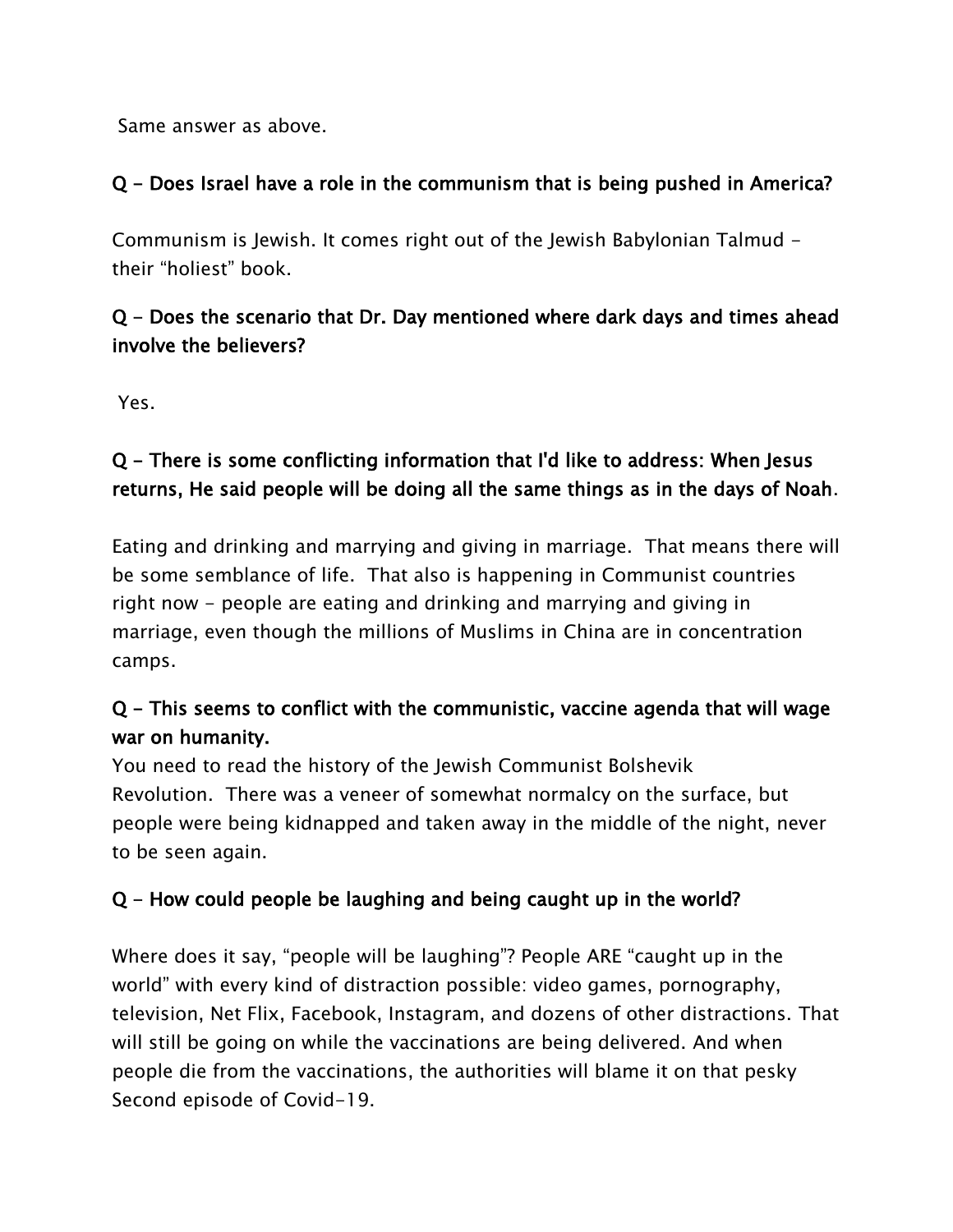### Q - What about earthquakes and disasters?

What about the recent floods in China, the hurricane in Louisiana, the tsunami at Fukushima? These were ALL done with weather control, and no one even blinked an eye. They were thought of as "natural disasters" and people around the world kept on "eating and drinking and marrying and giving in marriage."

### Q - It doesn't seem to fit together when people will be beheaded

They're not going to beheaded in the City square. The decapitations will be occurring in the FEMA camps. The people OUTSIDE the FEMA camps will have no idea what is going on.

#### Q - and famines are on the earth. Is America involved in this?

Yes.

### Q - The "inhabitants of the earth" was mentioned tonight but not the believers. Where will the believers be throughout all this chaos?

The Bible tells us that there will be Christian martyrs, so obviously they will be involved in all of this. Some believers will be hidden.

Remember, there have been Christian martyrs throughout history.

### Q - Will believers be watching this play out, or will believers be hidden?

We will get into this more as we study further into Revelation.

#### Q - I've been taught both and want to get a more accurate picture.

Again, it takes a lot of in-depth study in order to get a more accurate picture. We will do more of that as we go along, but each individual in the group will also have to continue to study on his or her own, because just "once through" these chapters in Revelation  $-$  in the time we are devoting to each chapter, is not enough to learn everything about Revelation.